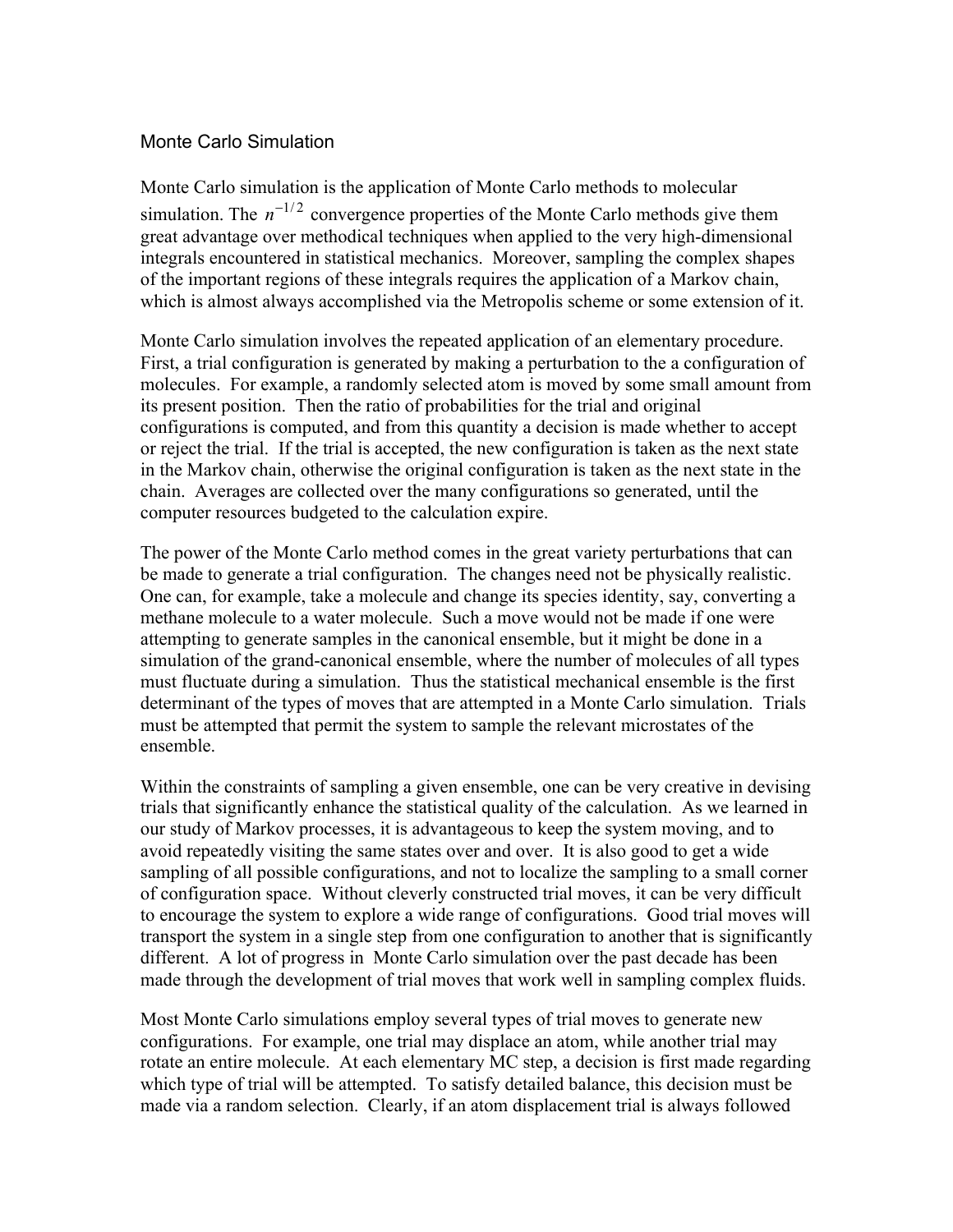by a molecule rotation trial, then the transition probability is zero for reversing either of these moves in the subsequent step. The same may be said about the selection of the atom or molecule that is moved: if it is done in sequence (a trial and acceptance decision is made for one atom after another, following some predetermined order), there is no chance of reversing any of the moves in a subsequent step. Perhaps even worse, this prescription gives transition probabilities that depend on the (recent) history of the process, so the chain is not Markov. If instead all decisions are made probabilistically, so that for example there is a  $\frac{1}{2}$  probability of making either an atom move or molecule rotation in each elementary step, then the process is indeed Markov and detailed balance can be satisfied. While it is true that it is not necessary to satisfy detailed balance to generate the correct limiting distribution (ref Deem), our preference is to not invite problems and to use the stochastic approach to trial selection.

In our molecular simulation API, the type of simulation performed (MC versus MD) is specified by the Integrator. We have a class, IntegratorMC, that conducts Monte Carlo simulations. As just discussed, it repeated selects a trial move with some fixed predetermined probability, and it executes the trial. However, this class is very general in that it contains no details about what perturbation is attempted in the trial. This information is coded into a separate MCMove class. Different subclasses of MCMove attempt different types of trials. At the outset of the simulation, the types of trials to be attempted are specified by adding instances of the corresponding MCMove subclasses to the IntegratorMC. Each MCMove subclass has associated with it a "frequency" value that indicates how likely it is to be selected as the trial for any given MC step. These values are used as unnormalized probabilities for selecting a trial. For example, instances of the MCMoveAtom and MCRotateMolecule classes may each have a frequency of 1, which means that at any point in the simulation they are equally likely to be selected as the next trial. There may be a third type of move, say MCMoveMolecule, having a frequency set (for example) to 2, which means that it is twice as likely of being selected as either of the other moves. Then for any elementary MC step, the likelihood of selecting an atom displacement, a molecule rotation, or a molecule displacement is in the ratio of 1:1:2, or probabilities of  $\frac{1}{4}$ ,  $\frac{1}{4}$ , and  $\frac{1}{2}$ , respectively.

Here's the basic code that performs the MC trial move. This is a method in the class IntegratorMC, and it is called repeatedly by the run method defined in the Integrator superclass. The frequencyTotal field is computed as the sum of the unnormalized frequencies assigned to each MCMove. The MCMoves are arranged in a linked list, so they can be iterated by calling the nextMove method present in each.

```
//Method from class IntegratorMC
public void doStep() {
   //Select a trial at random
  int i = (int) (rand.nextDouble() * frequencyTotal); trialMove = firstMove;
  while((i-=trialMove.getFrequency()) >= 0) {
    trialMove = triable, nextMove();
 }
   //Perform the trial and decide acceptance
   trialMove.doTrial(firstPhase)
\overline{ }
```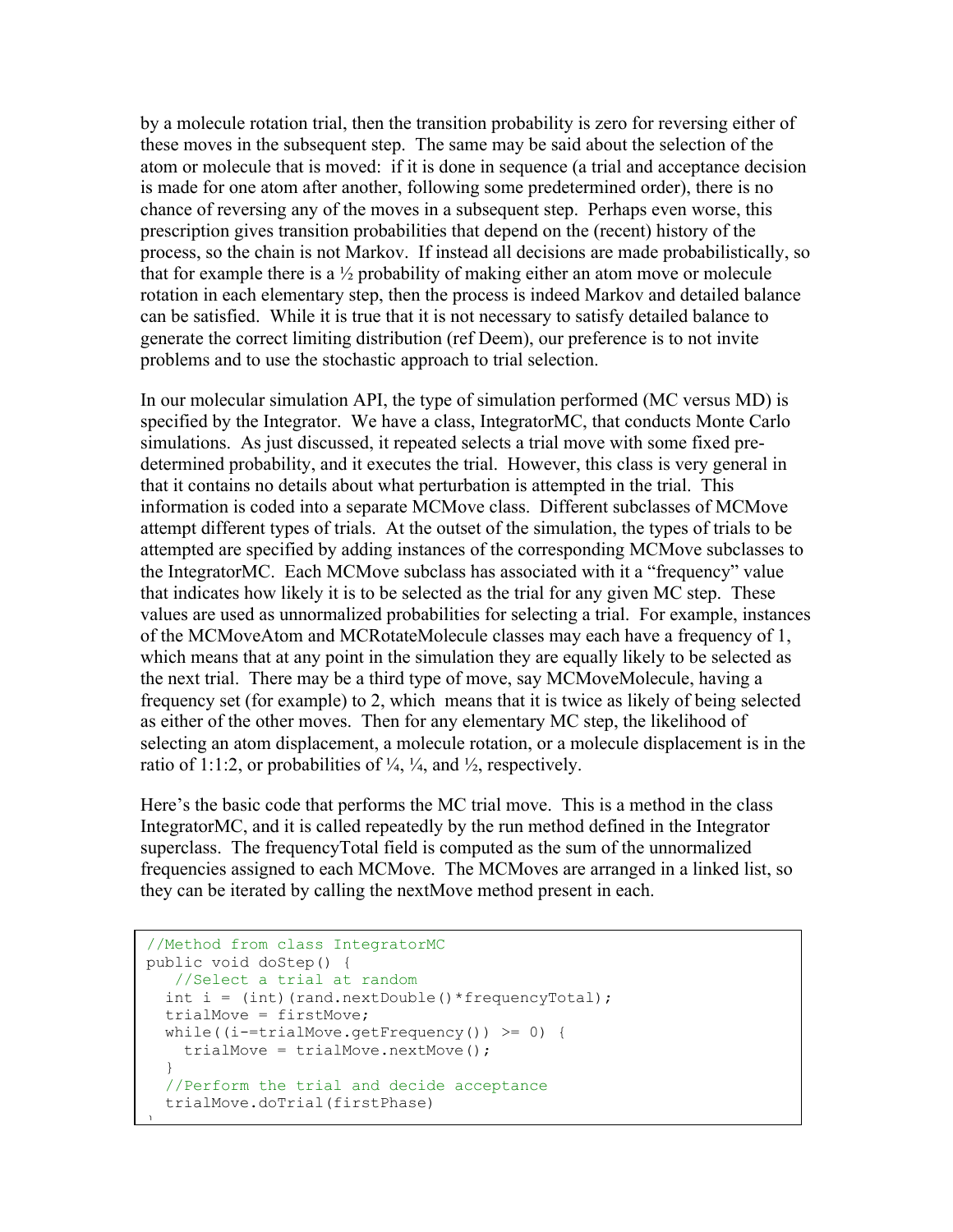The following initialize method is called at the start of the simulation. It doesn't do much more than compute the sum of the unnormalized frequencies. Some moves have a

```
//Method from class IntegratorMC
public void initialize() {
        deployAgents(); //put an Agent of this integrator in each
       frequencyTotal = 0; //compute frequency sum
        for(MCMove m=firstMove; m!=null; m=m.nextMove()) {
            m.resetFrequency(firstPhase);
            frequencyTotal += m.getFrequency();
         }
     }
```
frequency that is given as a nominal frequency times the number of molecules in the phase (so for example a particle displacement trial is attempted N times while a volume trial is attempted once, on average). This conversion is done by the resetFrequency method of MCMove.

The add method of IntegratorMC is used to add a subclass of MCMove to the repertoire of trials performed in the simulation. It inserts the given move into the linked list of moves maintained by the integrator.

```
//Method from class IntegratorMC
public void add(MCMove move) {
       if(firstMove == null) {firstMove = move; }
       else {lastMove.setNextMove(move); }
       lastMove = move; move.parentIntegrator = this;
     }
```
We will present some examples of specific MCMove subclasses as we discuss a few of the types of trials that are commonly employed in a MC simulation.

## **Displacement trial**

The most basic of the MC trials is the simple movement of a randomly selected atom from one position to another. The new position is normally selected uniformly within some cubic region centered on the current position. A decision is made to accept or reject the trial such that the probability of acceptance gives an overall transition probability to satisfy microscopic reversibility. We will consider in detail how this probability is constructed, as the reasoning is common to MC trials of any complexity.

The limiting probability distribution is dictated by the ensemble being sampled, but in almost all situations the acceptance probability is exactly that developed in the canonical ensemble, so we will assume that NVT is the governing ensemble. In this case, the limiting probability distribution is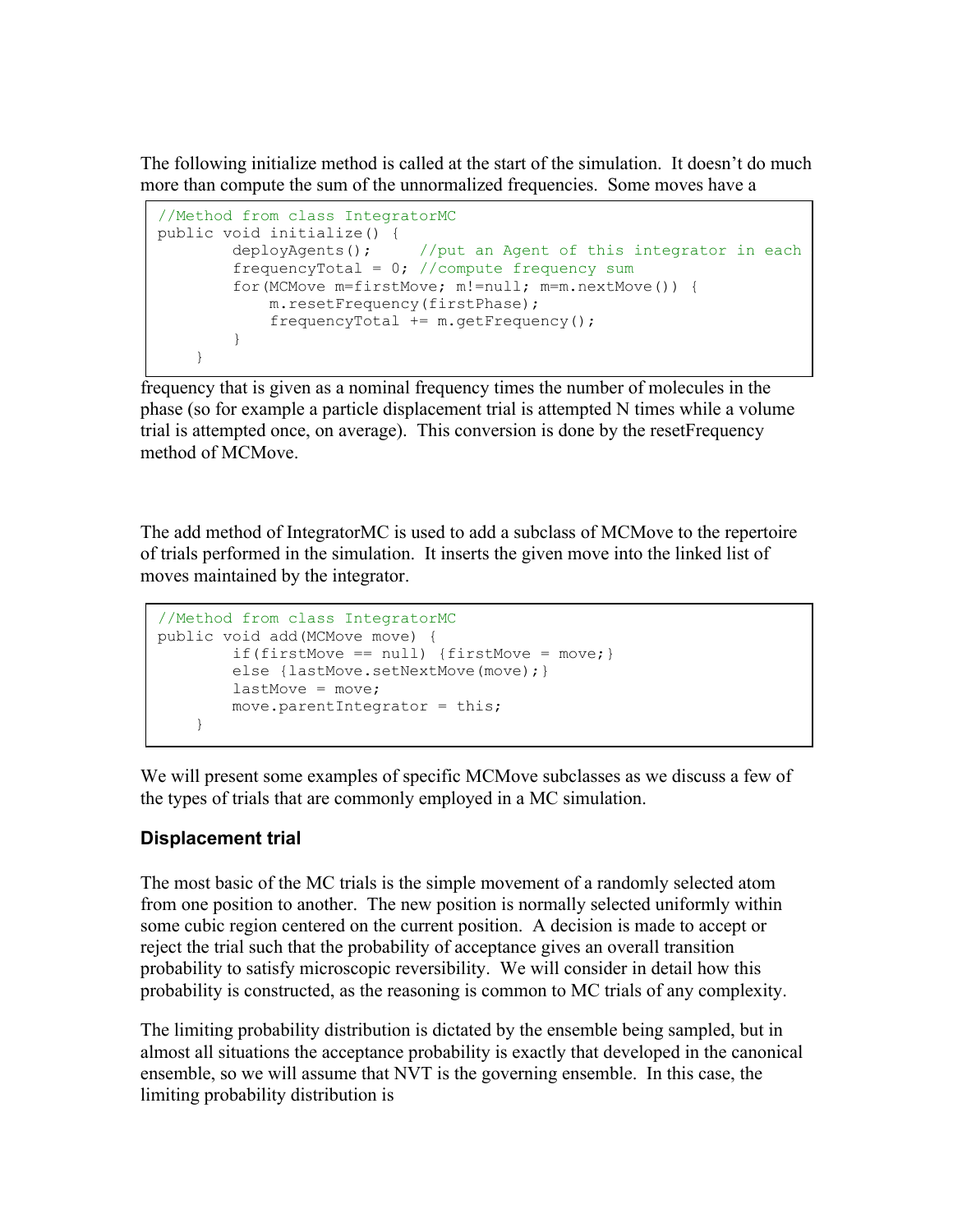$$
\pi(\mathbf{r}^N)d\mathbf{r}^N = \frac{1}{Z_N}e^{-\beta U(\mathbf{r}^N)}d\mathbf{r}^N
$$
\n(1.1)

We include the differential elements  $d\mathbf{r}^N$  to render these as probabilities and not probability densities. The momentum contributions have been integrated out.

The transition probabilities for the Markov process are constructed to ensure that the sample of states converges to this limiting distribution. In the Metropolis scheme introduced in the last section, the transition probability is formed as the product of the underlying transition probability  $\tau$  and the acceptance probability min(1, $\chi$ ), where  $\chi$  is chosen to enforce the detailed balance condition. To determine  $\chi$  we must analyze the trial process in detail to evaluate  $\tau$ .

The trial consists of the movement of atom  $k$  from position  $r<sup>old</sup>$  to position  $r<sup>new</sup>$ . The probability that the Markov step selects this trial move can be constructed as in

| Event                            | Probability                     |
|----------------------------------|---------------------------------|
| reverse event                    | [reverse probability]           |
| Select molecule k                | 1/N                             |
| [select molecule k]              | $\lceil 1/N \rceil$             |
| Move to $r^{new}$                | $d\mathbf{r}/v$                 |
| [move back to r <sup>old</sup> ] | $\lceil dr/v \rceil$            |
| Accept move                      | $min(1, \chi)$                  |
| [accept move]                    | $\lceil \min(1, 1/\chi) \rceil$ |

Illustration 1. We assume that we have already decided to make a displacement trial, and that the likelihood of making this choice is unchanging, and in particular is independent of the configuration of molecules. Then the first step in making the move happen is to select the atom  $k$ ; the probablity that this will occur is  $1/N$ , where N is the number of atoms in the system. Next the atom must be moved to a position within d**r** of **r**new; this probability is d**r**/v, where v is the volume of the region upon which the new position is selected uniformly. The reverse move must also be analyzed now. To do this we consider the likelihood that the same trial move would bring the system from a state in which molecule  $k$  is at the position we have designated  $\mathbf{r}^{\text{new}}$  to the position we call  $\mathbf{r}^{\text{old}}$ . In this case the sequence of steps follows just as for the forward move. In this manner we conclude that the underlying forward- and reverse-step transition probabilities are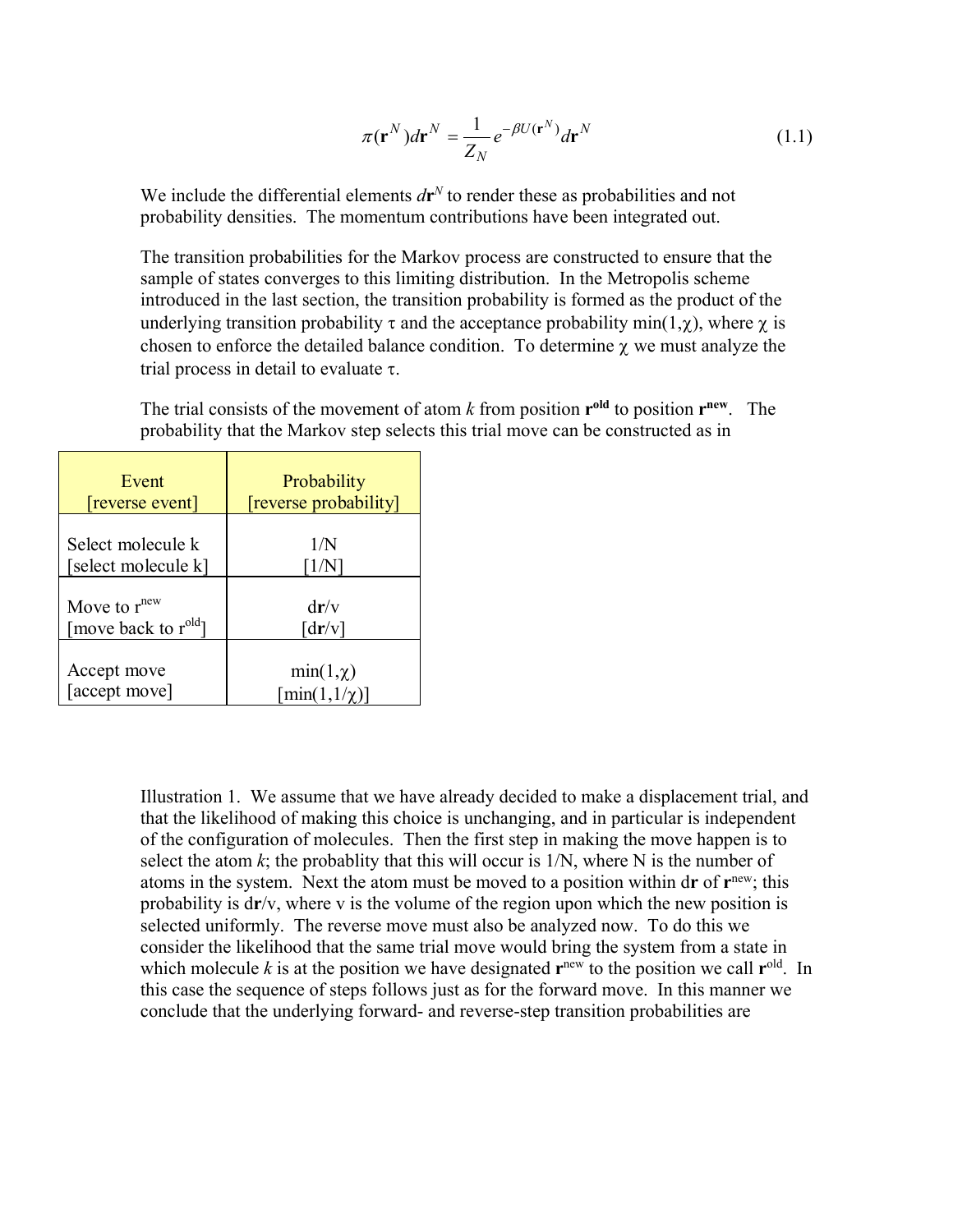$$
\tau_{ij} = \frac{1}{N} \times \frac{d\mathbf{r}}{v}
$$

$$
\tau_{ji} = \frac{1}{N} \times \frac{1}{v}
$$

As discussed in our earlier introduction to the Metropolis scheme, the detailed balance condition requires that the forward-move acceptance probability  $\chi$  satisfy

$$
\pi_i \tau_{ij} \chi = \pi_j \tau_{ji}
$$

With the ensemble distribution given by (1.1) this becomes

$$
\frac{e^{-\beta U^{old}} d\mathbf{r}^N}{Z_N} \frac{1}{N} \times \frac{1}{\nu} \times \chi = \frac{e^{-\beta U^{new}} d\mathbf{r}^N}{Z_N} \frac{1}{N} \times \frac{1}{\nu}
$$

Upon cancellation of like terms, this reduces to

$$
\chi = e^{-\beta(U^{new} - U^{old})}
$$

We note how fortunate it is that the configurational integrals  $Z_N$  cancel, as there is no simple means to determine them. Thus the acceptance can be completed knowing only unnormalized limiting-distribution probabilities.

The method in the MCMoveAtom class that completes this trial move follows. To have the MC simulation complete trials in which atoms are displaced, an instance of this class

```
//Method from class MCMoveAtom
public void thisTrial(Phase phase) {
        double uOld, uNew;
        if(phase.atomCount==0) {return;} //no atoms to move
       int i = (int)(rand.nextDouble()*phase.atomCount); //pick a random number from 0 to N-1
       Atom a = phase.firstAtom();
       for(int j=i; -j>=0;) {a = a.nextAtom();} //get ith atom in list
       uOld = phase.potentialEnergy.currentValue(a); //calculate its contribution to the energy
        a.displaceWithin(stepSize); //move it within a local volume
        phase.boundary().centralImage(a.coordinate.position()); //apply PBC 
       uNew = phase.potentialEnergy.currentValue(a); //calculate its new contribution to energy
        if(uNew < uOld) { //accept if energy decreased
           nAccept++;
           return;
 }
        if(uNew >= Double.MAX_VALUE || //reject if energy is huge or doesn't pass test
         Math.exp(-(uNew-uOld)/parentIntegrator.temperature) < rand.nextDouble()) {
            a.replace(); //...put it back in its original position
            return;
 }
        nAccept++; //if reached here, move is accepted
    }
```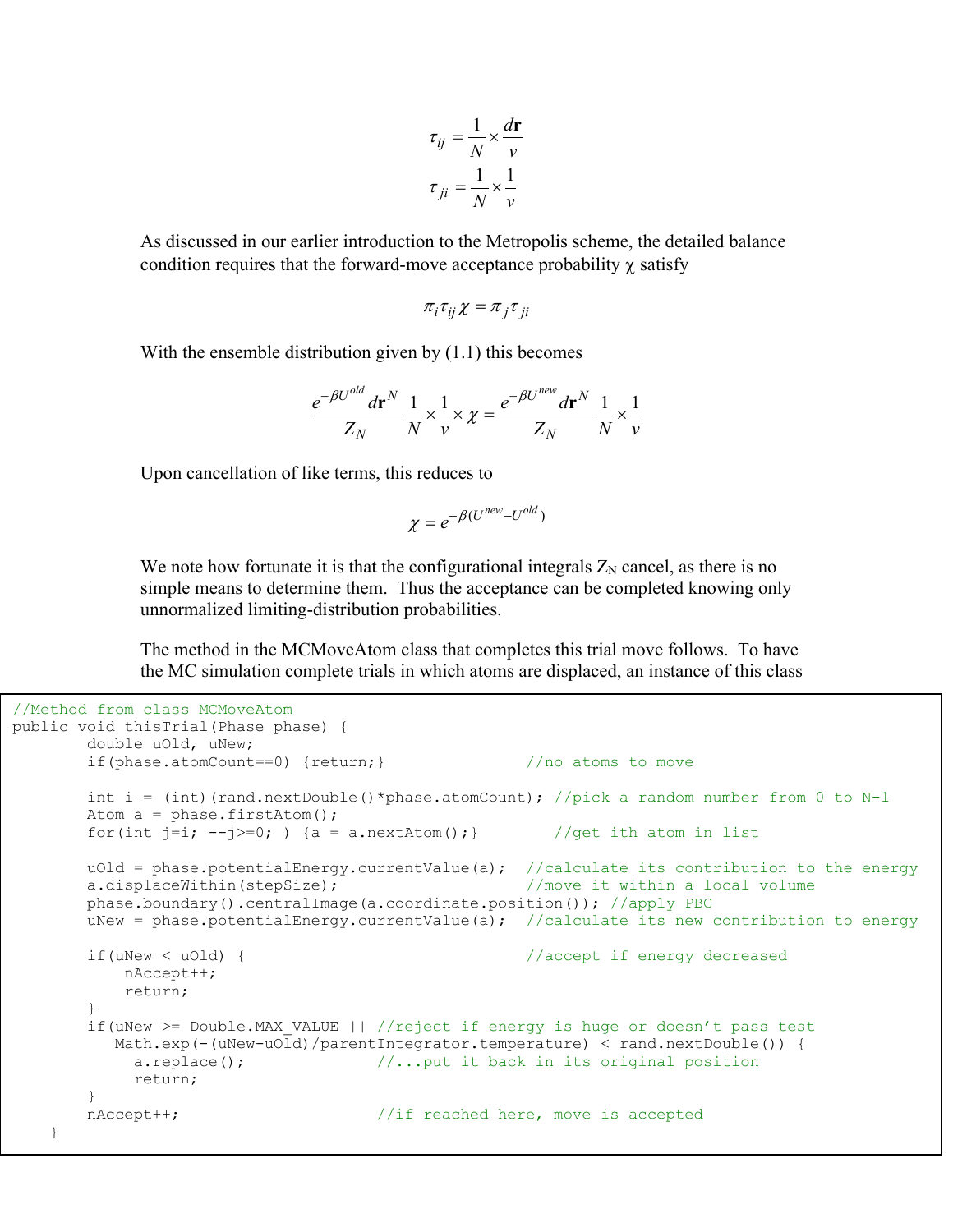must be added to the IntegratorMC class at the beginning of the simulation. Illustration 2 [presents an a](http://www.cheme.buffalo.edu/kofke/applets/SimpleMC.html)pplet that performs Monte Carlo simulation with atom displacement trials as given here.

An important performance consideration in conducting these trials involves the selection of the size of the step attempted in the displacement. Illustration 3 describes the issue. The trial consists of movement of the selected atom to a position selected uniformly in the blue region. It is desirable to have many accepted trials of very large atom displacements, but these goals are usually in conflict. A large displacement is likely to find the moved atom in a condition of overlap with another atom, with consequent rejection of the trial; small steps are likely to be accepted because they are accompanied by small energy changes. But a very small step doesn't do much to promote good sampling of configurations. An operational rule of thumb is to size the displacement region such that 50% of all trials are accepted. There is little quantitative analysis behind this choice, and there are arguments made for a much smaller target. This is particularly the case if the acceptance algorithm is alert to making the rejection decision before considering the total energy change; this can be done for example in hard-potential systems as soon as an overlap is discovered in the trial configuration.

Large step leads to less acceptance but bigger moves

Small step leads to less movement but more acceptance





The MCMove class has a method that performs tuning of parameters governing how the trial is conducted. It is shown here. Since it is defined and invoked in the superclass of all MCMove classes, it is inherited by them and thus does not have to be coded into each new MCMove subclass.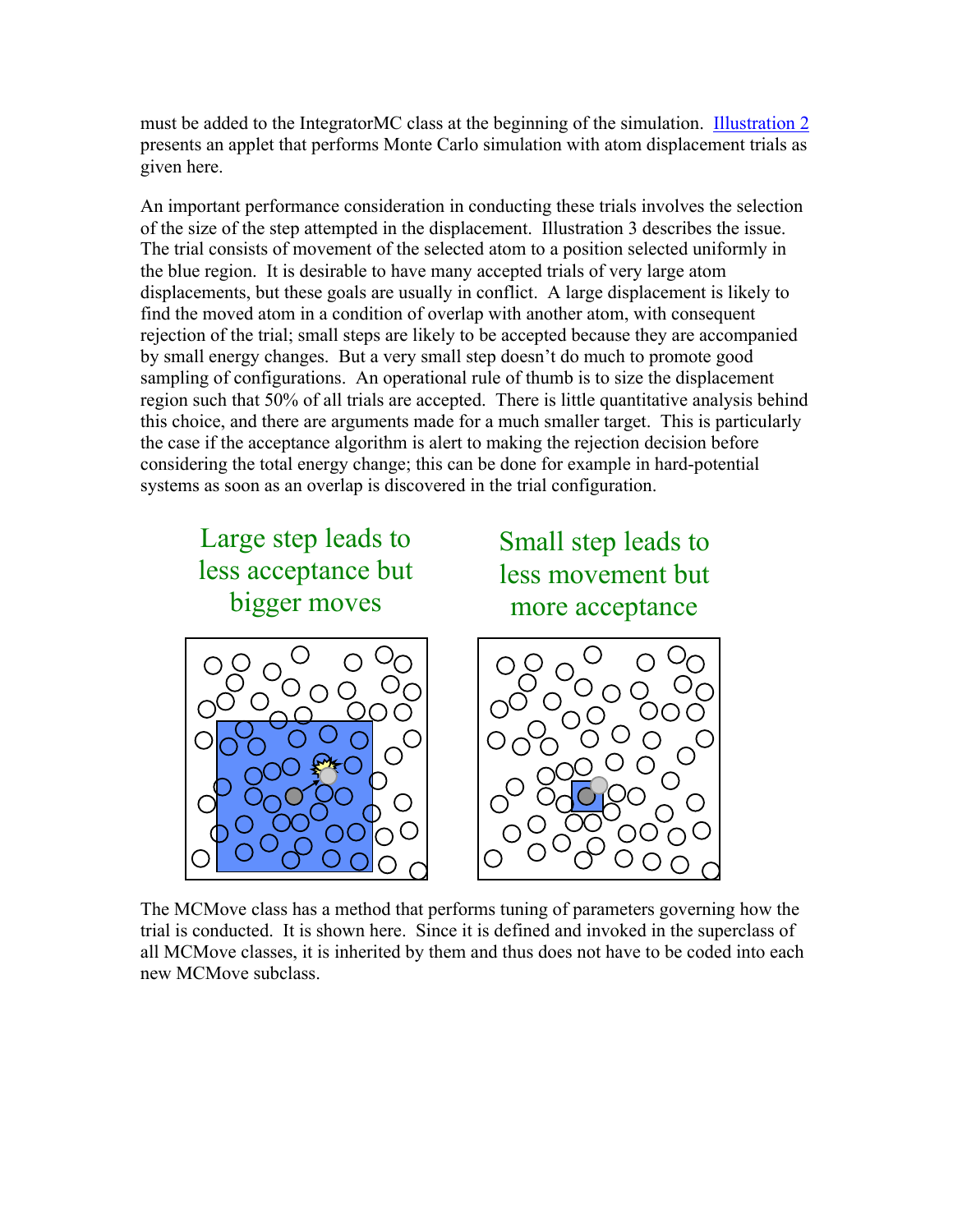```
//Method from class MCMove
public void adjustStepSize() {
  if(nTrials == 0) {return; }
  if(nAccept > (int)(acceptanceTarget*nTrials)) {stepSize *= 1.05;}
  else{stepSize *= 0.95;}
  stepSize = Math.min(stepSize, stepSizeMax);
  stepSize = Math.max(stepSize, stepSizeMin);
   nTrialsSum += nTrials;
   nAcceptSum += nAccept;
   nTrials = 0;
  nAccept = 0;
}
```
## **Volume-change trial moves**

Ī

In simulations performed in the NPT or other isobaric ensembles, it is required to conduct perturbations that lead the system to explore different volumes. An effective way to change the system volume is to complete the volume change while simultaneously scaling all the molecule center-of-mass positions (and thereby their mutual separations) by a linear scale consistent with the volume change. This idea was previously encountered by us when we derived the virial formula used to compute the pressure in a NVT simulation, and the reader should review that section if not familiar with it.

The limiting distribution in the NPT ensemble is

$$
\pi(\mathbf{r}^N, V) = \frac{1}{\Delta_{\mathbf{r}}} e^{-\beta U(\mathbf{r}^N) - \beta PV} d\mathbf{r}^N dV
$$

where again we ignore the momentum degrees of freedom, putting an **r** subscript on the partition function  $\Delta$  to indicate that it does not contain the momentum contribution either. In terms of the scaled coordinates  $\mathbf{s} = \mathbf{r}/V$  introduced previously we have

$$
\pi(\mathbf{s}^N, V) = \frac{1}{\Delta_{\mathbf{r}}} e^{-\beta U((V\mathbf{s})^N) - \beta PV} V^N d\mathbf{s}^N dV
$$

In our simulation we sample  $s^N$  and V. Atom and molecule displacements are performed as described above; volume-change trials are conducted as described in Illustration 3. First a perturbation  $\delta$  is selected uniformly with the range (- $\delta V, +\delta V$ ), and the new trial volume is computed as  $V^{old} + \delta$ . All molecule centers-of-mass are multiplied by the ratio of the new to the old linear dimensions of the system  $r_i^{new} = r_i^{old} \times (V^{new} / V^{old})^{1/d}$ , where *d* is the spatial dimension. In this manner the scaled coordinate **s** are held fixed during the transformation. The reverse move is completed by the same set of steps. From this specification we can easily write down the forward and reverse underlying transition probabilities for the Markov trial

$$
\tau_{ij} = \frac{1}{2\delta V}
$$

$$
\tau_{ji} = \frac{1}{2\delta V}
$$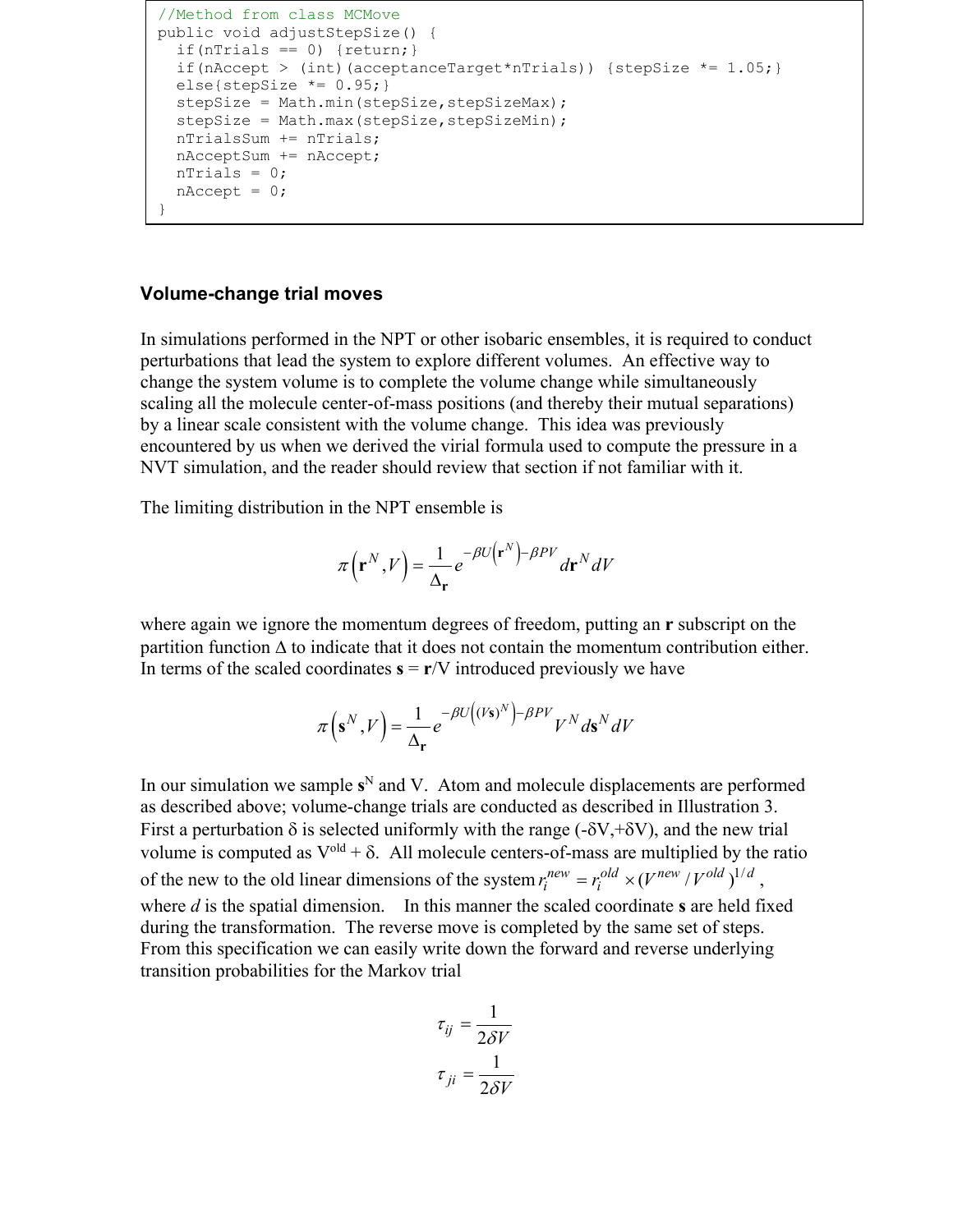| Event                   | Probability              |
|-------------------------|--------------------------|
| [reverse event]         | [reverse probability]    |
| Select V <sup>new</sup> | $1/(2 \delta V)$         |
| [select $V^{old}$ ]     | $[1/(2 \delta V)]$       |
| Accept move             | $Min(1,\chi)$            |
| [accept move]           | $[\text{Min}(1,1/\chi)]$ |

With the Metropolis scheme for constructing transition probabilities, the correct limiting distribution is obtained if the acceptance probabilities are constructed to satisfy

$$
\left[\frac{e^{-\beta(U^{old}+PV^{old})}\left(V^{old}\right)^{N}}{\Delta_{\mathbf{r}}}\right]\left[\frac{1}{2\delta V}\times\min(1,\chi)\right]=\left[\frac{e^{-\beta(U^{new}+PV^{new})}\left(V^{new}\right)^{N}}{\Delta_{\mathbf{r}}}\right]\left[\frac{1}{2\delta V}\times\min(1,\frac{1}{\chi})\right]
$$

From which  $\chi$  is

$$
\chi = \exp\Bigl[-\beta(\Delta U + P\Delta V) + N\ln(V^{new}/V^{old})\Bigr]
$$

where  $\Delta$  indicates the difference (new)-(old). Thus a volume-change trial ( $V^{old} \rightarrow V^{new}$ ) performed as just described is accepted with probability  $min(1,\chi)$ .

Volume-change trials are generally more expensive to conduct than a simple atom displacement, since each trial usually requires a full recalculation of the potential energy, with an  $O(N^2)$  sum over all atom pairs (assuming no neighbor lists are used). In contrast an atom displacement requires an O(N) calculation involving a sum over all atoms interacting with the displaced one. On the other hand, a volume change represents a larger perturbation, and the degree that it changes the system is roughly comparable to performing a displacement trial once for each atom. Consequently, the frequency of volume-trial attempts is usually set to about 1/N times the frequency of a a single atom displacement trial. There can be mitigating factors. If the molecules are monatomic and the potential is spherically symmetric, it is usually possible to compute the energy by a simple rescaling of one or more atom sums, without conducting the  $O(N^2)$  summation; these atom sums must be updated with each atom-displacement trial. If the potential is not pairwise additive, the atom-displacement trial may be much more expensive than an O(N) calculation.

Note that rescaling is performed to the molecule centers of mass, and that each atom position is not scaled separately. Intramolecular interactions are usually much more rigid than intermolecular ones, and by scaling only the centers of mass the volume trial does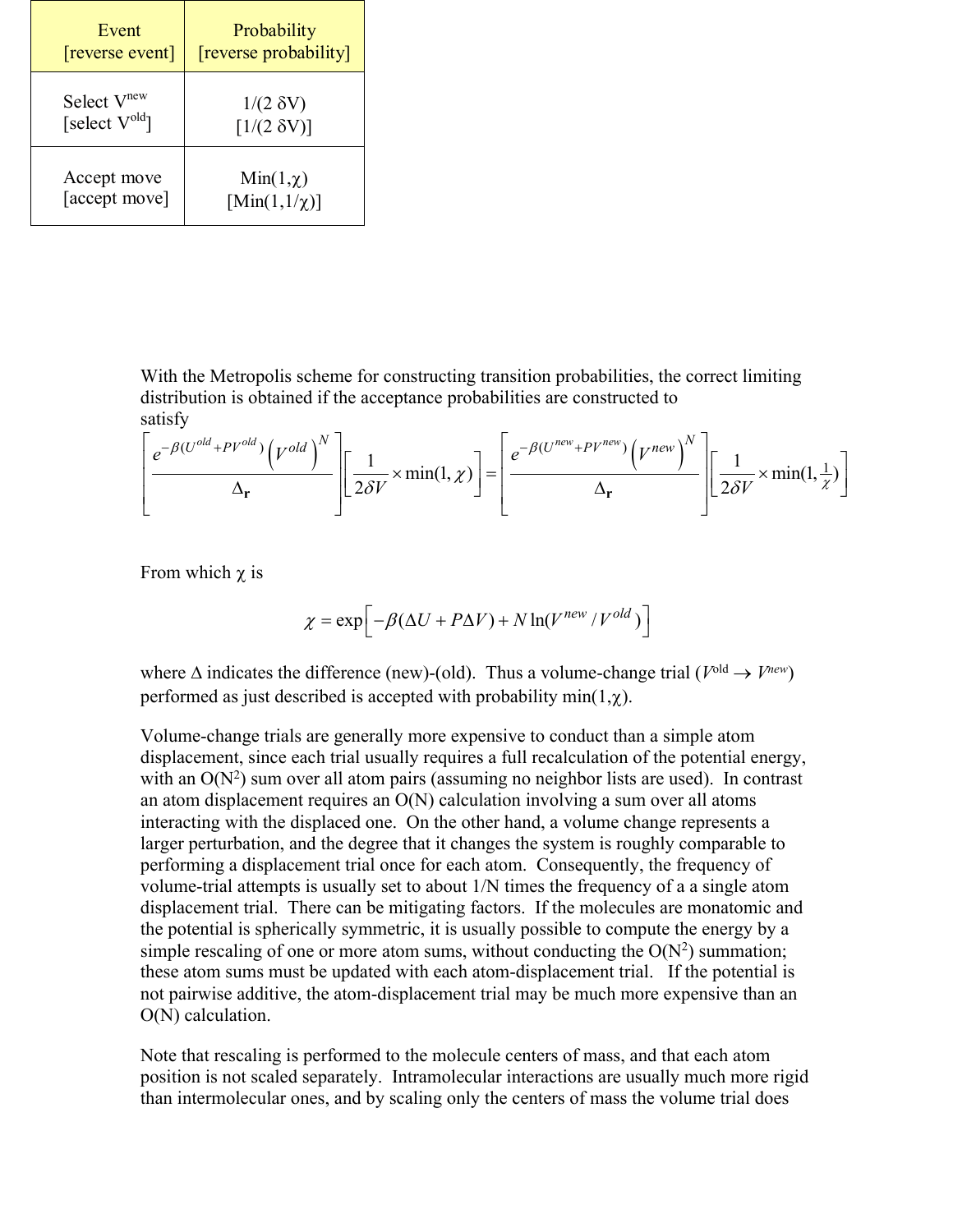not affect the intramolecular atomic distances. Doing otherwise—scaling the atom positions individually, and thereby their intramolecular separations—would greatly constrain the size of the volume perturbations that could be accomplished in a single trial.

As with the atom displacement trial, the maximum single-step volume change  $\delta V$  can be adjusted to improve the performance of the simulation. For a given N, we would expect that larger volumes should employ a larger  $\delta V$  for optimal performance (however that is defined). Normally we cannot let the step size depend on the volume, as this would introduce a bias toward smaller volumes, but through a simple reformulation of the probability distribution the same effect can be realized. In particular, if we consider lnV rather than V itself as the sampled quantity, we have for the limiting distribution

$$
\pi(\mathbf{s}^N, \ln V) = \frac{1}{\Delta} e^{-\beta U((V\mathbf{s})^N) - \beta PV} V^{N+1} d\mathbf{s}^N d\ln V
$$

In the trial move we take a step  $\delta$  in lnV:  $(\ln V)^{new} = (\ln V)^{old} + \delta$ , with  $\delta$  selected uniformly in some interval centered on zero, so the new and old volumes are related

$$
V^{new} = V^{old} e^{\delta}
$$

The trial is accepted with probability

$$
\chi = \exp\left[-\beta(\Delta U + P\Delta V) + (N+1)\ln(V^{new}/V^{old})\right]
$$

A Java code implementing this trial via a subclass of MCMove is shown here

```
// Method from class MCMoveVolume
public void thisTrial(Phase phase) {
  double hOld, hNew, vOld, vNew;
  vOld = phase.volume();
 hOld = phase.potentialEnergy.currentValue() //current value of the enthalpy
         + pressure*vOld; 
 double vScale = (2.*rand.nextDouble() -1.) * stepSize; // choose step sizevNew = vOld * Math.exp(vScale); //Step in ln(V)
  double rScale = Math.exp(vScale/(double)Simulation.D); //evaluate linear scaling
 phase.inflate(rScale); \frac{1}{s} //scale all center-of-mass coordinates
  hNew = phase.potentialEnergy.currentValue() //new value of the enthalpy
         + pressure*vNew;
  if(hNew >= Double.MAX_VALUE || //decide acceptance
    Math.exp(-(hNew-hOld)/parentIntegrator.temperature+(phase.moleculeCount+1)*vScale)
        < rand.nextDouble()) {
      phase.inflate(1.0/rScale); //reject; put coordinates back to original positions
  }
 nAccept++; // accept}
```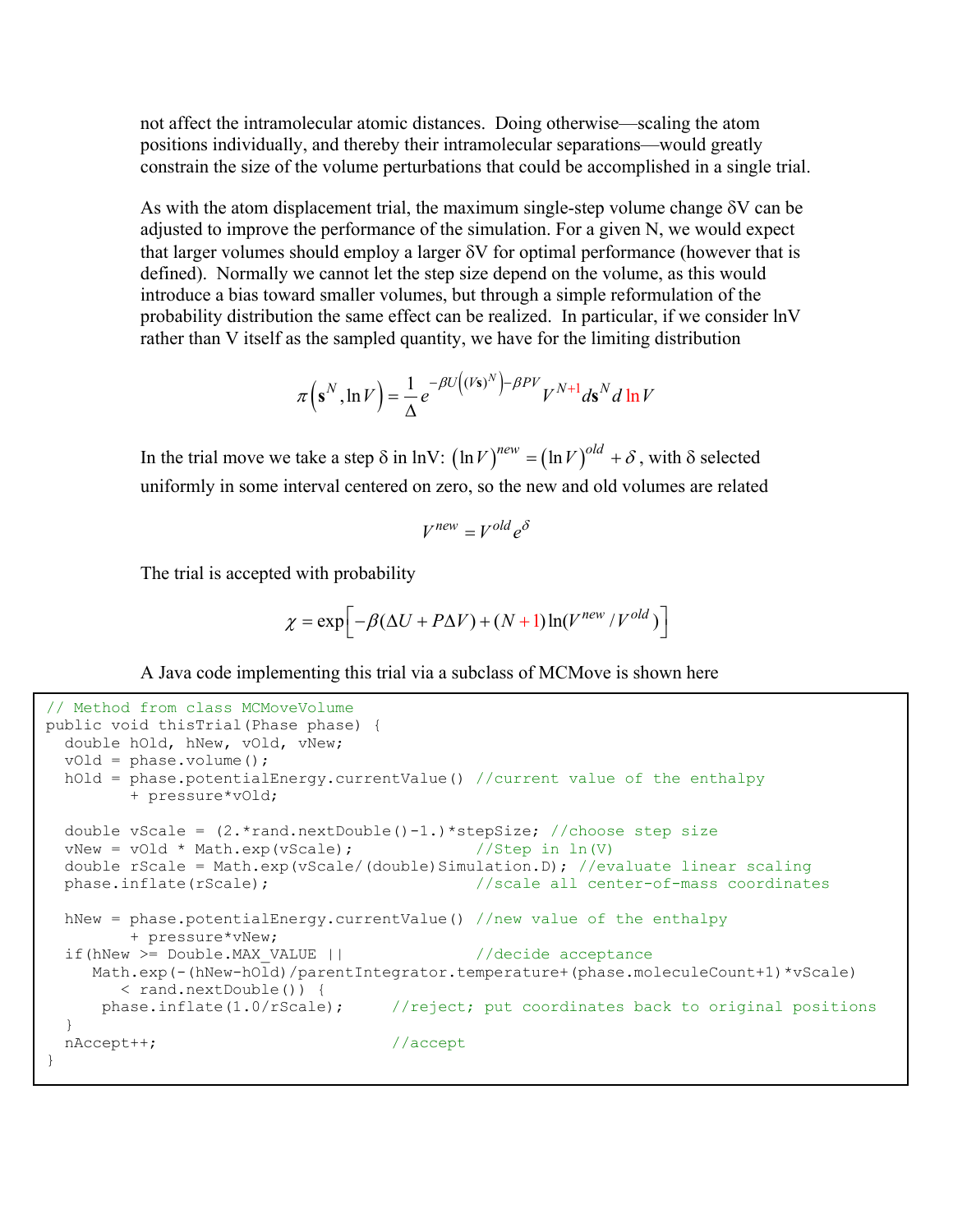Illustration ? presents a NPT MC simulation applet.

## **Molecule insertion/deletion trials**

We now turn to the last of the elementary trial moves that we will considerin in this section. The grand-canonical ensemble contains elements having differing numbers of molecules, so simulations of this ensemble must permit fluctuations in molecule numbers. The direct way to accomplish this is to attempt random insertions and deletions of molecules to and from the simulation volume. As before, these trials must be attempted and accepted to ensure that the simulation yields configurations according to the grand-canoncial probability distribution. Let us examine it now:

$$
\pi(\mathbf{r}^N;N) = \frac{1}{\Xi} \frac{1}{\Lambda^{dN}} e^{-\beta U(\mathbf{r}^N) + \beta \mu N} d\mathbf{r}^N
$$
\n(1.2)

Note that the momentum degrees of freedom depend on N and do not cancel with like terms in the partition function. It is convenient to introduce the absolute activity  $\lambda$ (which should not be confused with the activity defined in solution thermodynamics)

$$
\lambda \equiv \frac{e^{\beta \mu}}{\Lambda^d}
$$

which with Eq.  $(1.2)$  gives

$$
\pi(\mathbf{r}^N;N) = \frac{1}{\Xi} \lambda^N e^{-\beta U(\mathbf{r}^N)} d\mathbf{r}^N
$$
 (1.3)

Note that we do not carry an N! term in this probability distribution. The term arises in the partition function only because of the phase space integration, which causes each configuration to be overrepresented N! times. The coordinates **r** in Eq. (1.3) represent positions in space—the interpretation is "this is the probability that we have *any molecule* within d**r** of the position **r**1, and *any other molecule* with d**r** of **r**2," and so on. Because the molecules are indistinguishable (assuming not a mixture), this specifies a microstate of the ensemble. In the phase-space integral the interpretation of **r** is different: each **r**  there represents the coordinate of a particular molecule. Each microstate (in the sense of Eq.  $(1.3)$ ) is represented N! times in the integral, once for each permutation of the positions of the molecules. Thus the phase-space integral must be accompanied by the N! division to render the correct partition function. We haven't had to pay much attention to this subtlety until now because N is unchanged by the trial moves we encountered so far.

As before we must consider both the forward and reverse trial moves to formulate the acceptance probabilities for each. The components of each trial and their probabilities are summarized in Illustration 4. We assume we have already made the decision that an insertion/deletion trial will be attempted. We then choose *with equal probability* whether to perform an insertion or a deletion trial. If an insertion we select a position  $\mathbf{r}_{N+1}$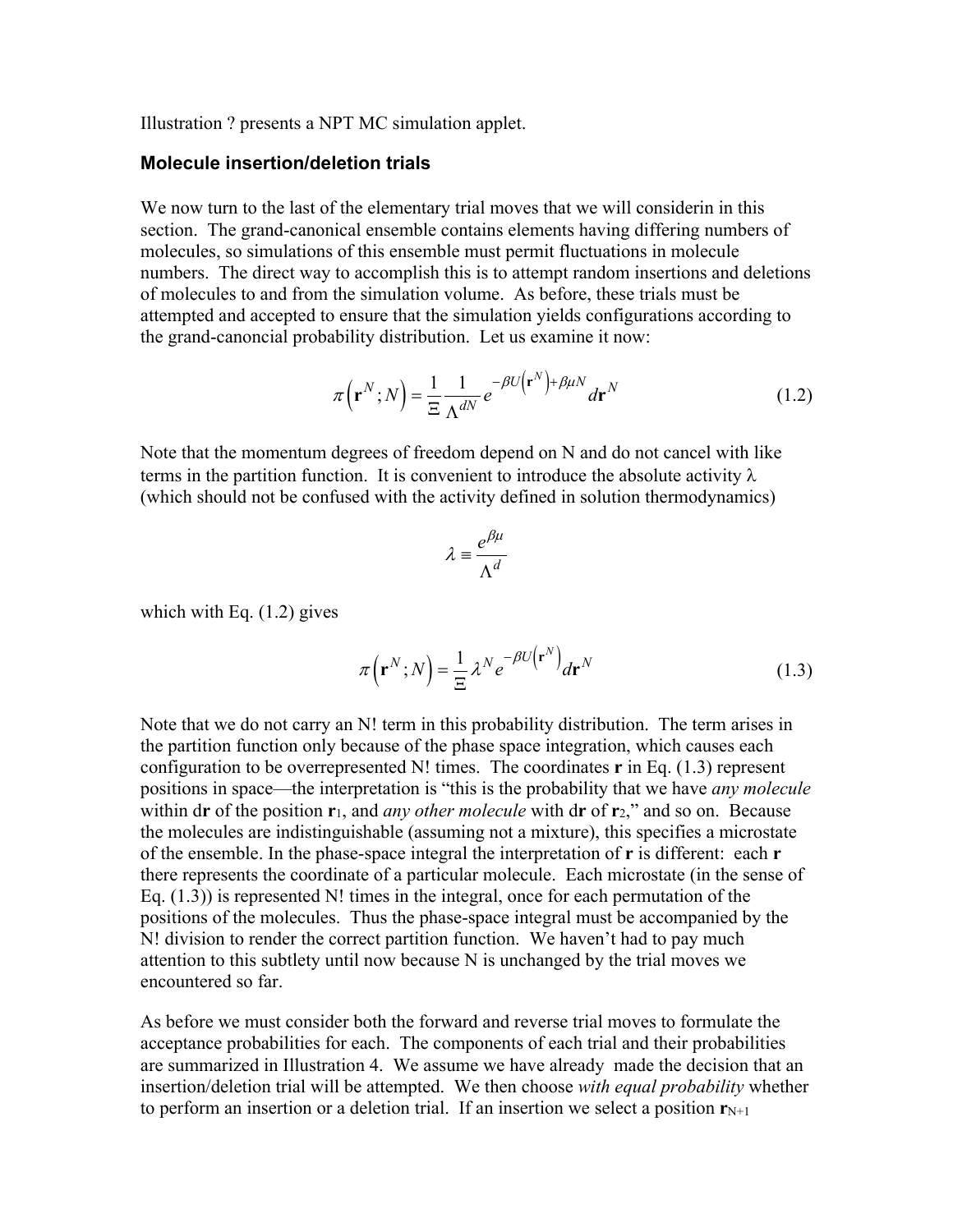randomly with uniform probability over the entire simulation volume and the molecule is placed there. If a deletion we select a molecule randomly and remove it. The underlying transition probabilities specified by these moves are

$$
\tau_{ij} \text{(insertion)} = \frac{1}{2} \times \frac{d\mathbf{r}}{V}
$$

$$
\tau_{ji} \text{(deletion)} = \frac{1}{2} \times \frac{1}{N+1}
$$

| Event                       | Probability                     |
|-----------------------------|---------------------------------|
| [reverse event]             | [reverse probability]           |
| Select insertion trial      | $\frac{1}{2}$                   |
| [select deletion trial]     | $\lceil\frac{1}{2}\rceil$       |
| Place molecule at $r_{N+1}$ | dr/V                            |
| [delete molecule $N+1$ ]    | $[1/(N+1)]$                     |
| Accept move                 | $min(1, \chi)$                  |
| [accept move]               | $\lceil \min(1, 1/\chi) \rceil$ |

The detailed balance equation is as follows

$$
\frac{e^{-\beta U^{old}} \lambda^N d\mathbf{r}^N}{\Xi} \left[ \frac{1}{2} \times \frac{d\mathbf{r}}{V} \times \min(1, \chi) \right] = \frac{e^{-\beta U^{new}} \lambda^{N+1} d\mathbf{r}^{N+1}}{\Xi} \left[ \frac{1}{2} \times \frac{1}{N+1} \times \min(1, \frac{1}{\chi}) \right]
$$

solution for  $\chi$  yields

$$
\chi = \frac{\lambda V}{(N+1)} e^{-\beta \Delta U}
$$

When one actually goes about performing the moves it is easy to be confused over the value of *N* as we use it here. To help clarify this, we write the acceptance probabilities specifically for the insertion and deletion moves. An insertion trial  $(N \rightarrow N+1)$  is accepted with probability

$$
A_{\text{insertion}} = \min \left[ 1, \frac{\lambda V}{N+1} e^{-(U_{N+1} - U_N)} \right]
$$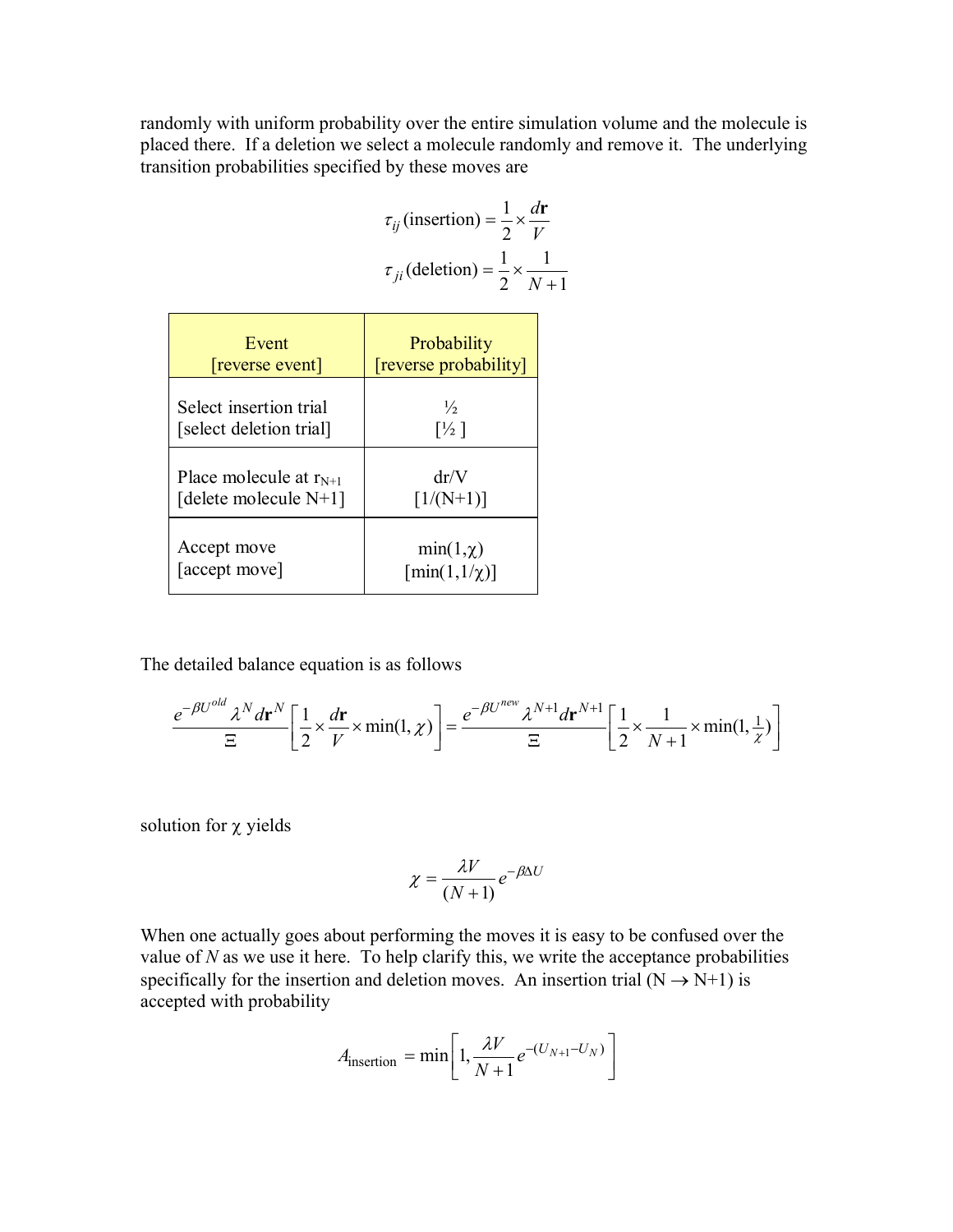while the deletion-trial ( $N \rightarrow N-1$ ) acceptance probability is

$$
A_{\text{deletion}} = \min \left[ 1, \frac{N}{\lambda V} e^{-(U_{N-1} - U_N)} \right]
$$

Note that insertions are favored by large values of  $\lambda$  and/or V, while the acceptance of a deletion trial is enhanced at large N. Importantly, note that when  $N = 0$  the acceptance probability for a deletion trial is well defined, and is equal to zero. If the system samples a state having zero particles, there must still be a probability-½ attempt to delete a particle. This move will not be accepted, but doing otherwise—attempting only to insert when  $N = 0$ —leads to an inappropriate bias toward non-zero N. A rejected  $N = 0$ deletion trial leads to another  $N = 0$  configuration that rightly belongs in the simulation averages.

The following Java codes show how the insertion and deletion trials are implemented by the class MCMoveInsertDelete. The code here is appropriate for a single-component system (*i.e.*, it is not suitable for mixtures). First is the basic code that selects whether to attempt an insertion or a deletion.

```
//Method in class MCMoveInsertDelete
public final void thisTrial(Phase phase) {
    if(rand.nextDouble() < 0.5) {
      trialInsert(phase); 
     }
     else {
      trialDelete(phase);
     }
}
```
The real work is done in the insertion/deletion methods.

```
//Method in MCMoveInsertDelete
private final void trialInsert(Phase phase, Species s) {
  Species.Agent s = phase.firstSpecies();
  double uNew;
  Molecule m = s.parentSpecies().getMolecule(); //make new molecule m.translateTo (phase.randomPosition()); //place it at random position
  m.translateTo(phase.randomPosition());
  uNew = phase.potentialEnergy.insertionValue(m); //compute molecule's energy
  if(uNew == Double.MAX VALUE) { //overlap return;
 }
   //here we take the absolute activity lambda = exp(+beta*mu) double bNew = Math.exp((mu-uNew)/parentIntegrator.temperature)
                  * phase.volume()/(s.getNMolecules()+1);
  if(bNew > 1.0 || bNew > rand.nextDouble()) { //accept
      phase.addMolecule(m); // make trial molecule officially in phase
   }
}
```